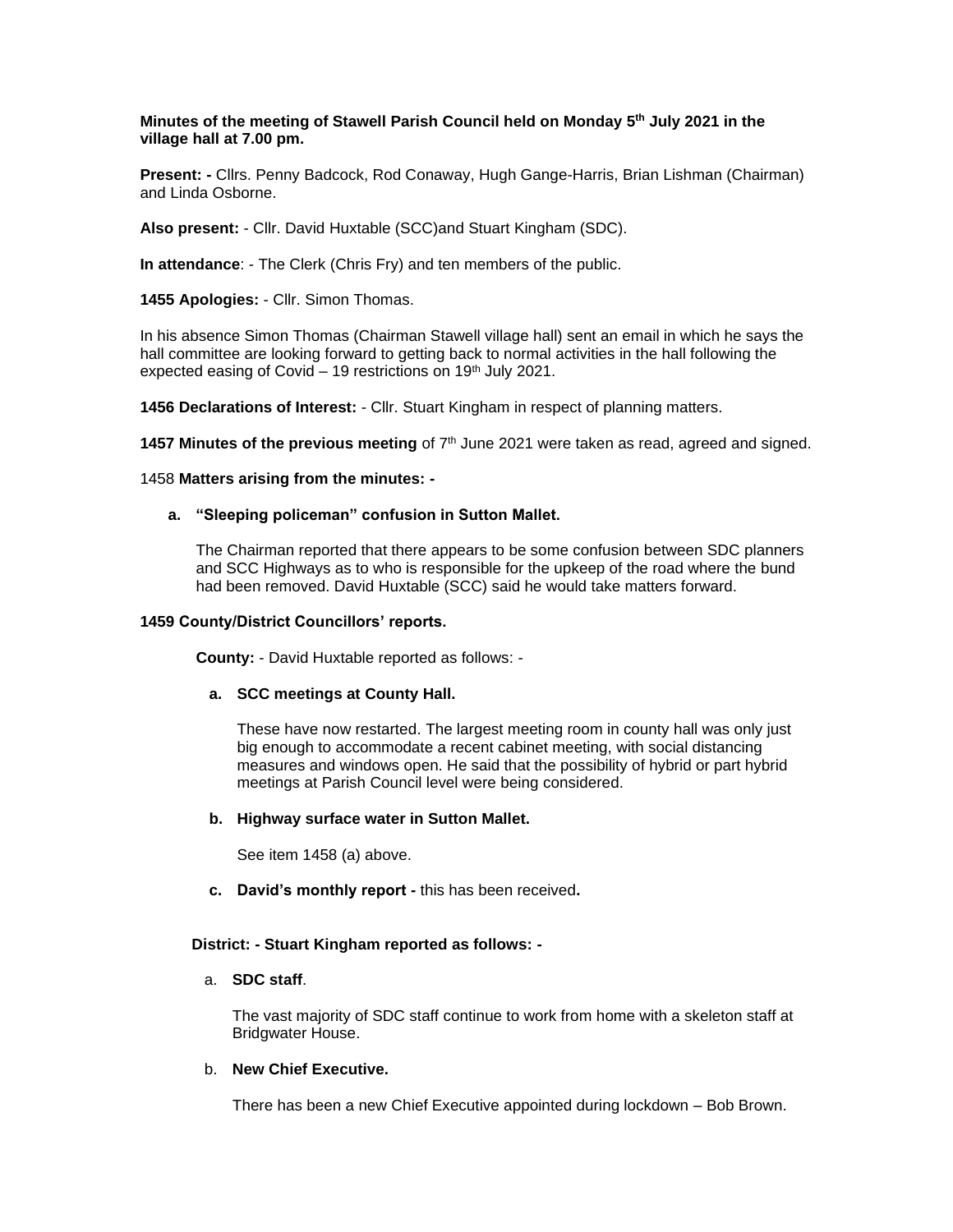### c. **Northgate development**.

The former "Sedgemoor Splash" site is currently boarded up, with work on a new cinema (to be operated by Scotts Cinemas) being developed, along with a new bowling alley and hospitality venues. The area is now known as "The Yard".

d. Bridgwater has been allocated £22 million from central government for regeneration purposes as we emerge from lockdown. The estimated cost of the continuing Northgate development is approximately £22 million.

### **1460 Financial matters.**

a. Three cheque to issue:

No 492 £346.54 payee CN Fry (July/August net salary). No 293 £113.54 " " (expenses). No 494 £130.00 " HMRC (paye Apr/May/June).

At 7.21 pm the Chairman suspended to meeting and opened up public participation.

## a. **Ford Lane "hoarding" problems**.

Residents living both sides of a house in Ford Lane reported their neighbour has a lot of stuff hoarded in his gardens and three garages. They are concerned at the potential fire risk as well as the fact that rats are attracted to the property.

Stuart Kingham has agreed to raise the matter with SDC planning enforcers.

### **b.** "**Coffin" footpath in Ford Lane.**

A parishioner expressed her gratitude for the recent clearing of this by the trained village brush cutter.

### **c. Planning application 46/21/00003 – erection of a building off Sedgemoor Hill Drove in Sutton Mallet.**

Several residents of Sutton Mallet were present at the meeting and they expressed their various objections to the above proposal. This is covered in item 1461 (a) below.

At 7.38 pm the Chairman re convened the meeting.

### **1461 Planning: -**

## **a. Application number: - 46/21/00003. Applicant: - Mrs P Hill. Location: - Os field No 4254, Sedgemoor Hill Drove, Sutton Mallet, Bridgwater. Proposal: - Erection of an agricultural building.**

The Chairman outlined the proposal, which is to erect a building in a field high up behind Godfrey's Farm in Sutton Mallet. Brian said there was a great deal of opposition to this around the parish, expressed both verbally and in writing.

The proposed site is an elevated one part way down Sedgemoor Hill Road. Most of the slope of the drove is below Godfrey's Farm. Complaints include the fact that the building will protrude above the Ridge, the feeling that the eventual use will be non-agricultural,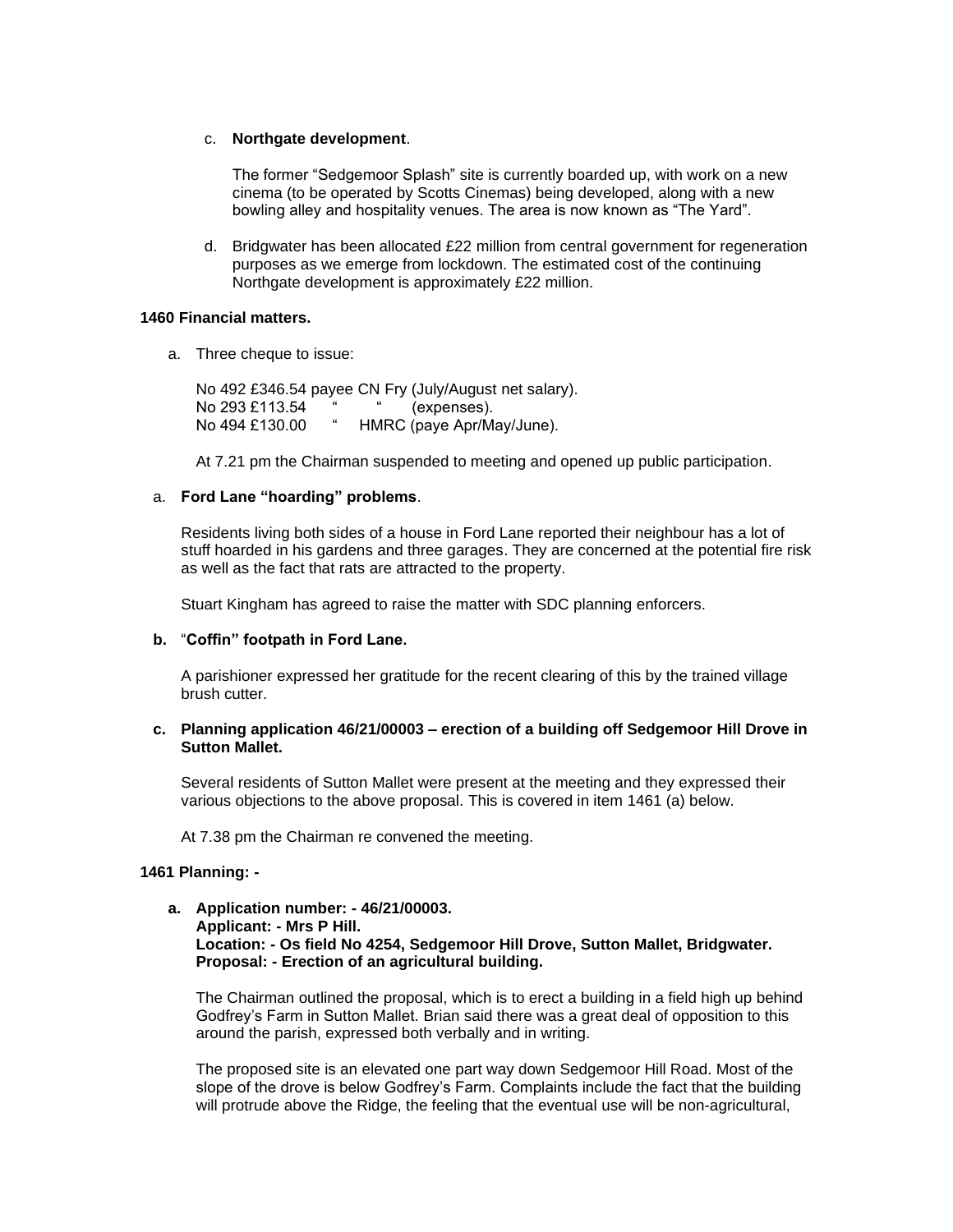access to the proposed site would be onto Sedgemoor Hill Drove, an ancient drove which is unsuitable for heavy traffic. Additionally it is felt that water run-off from the site could only exacerbate the on-going problem of serious localised flooding problem down in the village itself.

The applicant's partner operates a small haulage / ground work business, so it was felt any approval should restrict activity to solely agricultural. There appears to be insufficient justification for such a large building on this cultivated land. There is a general suspicion that the proposal could be a means of establishing a business on the site.

The applicant, who was present at the meeting, pointed out that there would be water storage facilities build in with the water being used for the livestock. There was some debate about which ditches would take the water run-off.

Cllr. Rod Conaway said it appeared a sensible idea for the parties here to have a discussion to thrash out some kind of acceptable compromise.

In conclusion the Chairman pointed out that the Parish Council has a duty to reflect the views of the residents of Sutton Mallet to the proposal, although he acknowledged it had some merits.

A vote was called and resulted in: -

Against: 3 Abstentions: 2.

The following comments were submitted to the SDC planners: -

"The Parish Council of Stawell objects to the planning application number 46/21/00003 following a number of complaints from many parishioners living in the village of Sutton Mallet (part of the parish of Stawell).

These we summarise as follows: -

- 1. The position of the proposed building, near to the sky line of the Ridge will further compromise the setting of the village on entering it from the west, (the newly built farm house at Spring Lane Farm has already had an impact that was not foreseen from plane before it was built), and also from some houses in the village.
- 2. An increase in run-off down Sedgemoor Hill Drove would exacerbate existing regular localised flooding problems experienced on the outskirts of the village, as this water comes right down into the village in periods of heavy rainfall.
- 3. There appears to be no apparent need for such a barn in the current circumstances and no agricultural justification is outlines in the application. The area of land currently owned by the applicant is in arable cultivation and operations are carried out by a third party so no machinery storage is required.
- 4. There is a fear of non-agricultural use, as reported non-agricultural use of equipment for haulage, ground work and demolition and site work un-connected to agriculture and linked to applicants and based currently at Spring Hill Farm.
- 5. Access is via a non-adopted part of Sedgemoor Hill Drove (the adopted road ends at the entrance to Spring Hill Farm). Ownership of this drove is unclear and maintenance is by tradition by consensus of all landowners/ tenants of land accessed by this, the only route down onto this part of the moor (very many land parcels).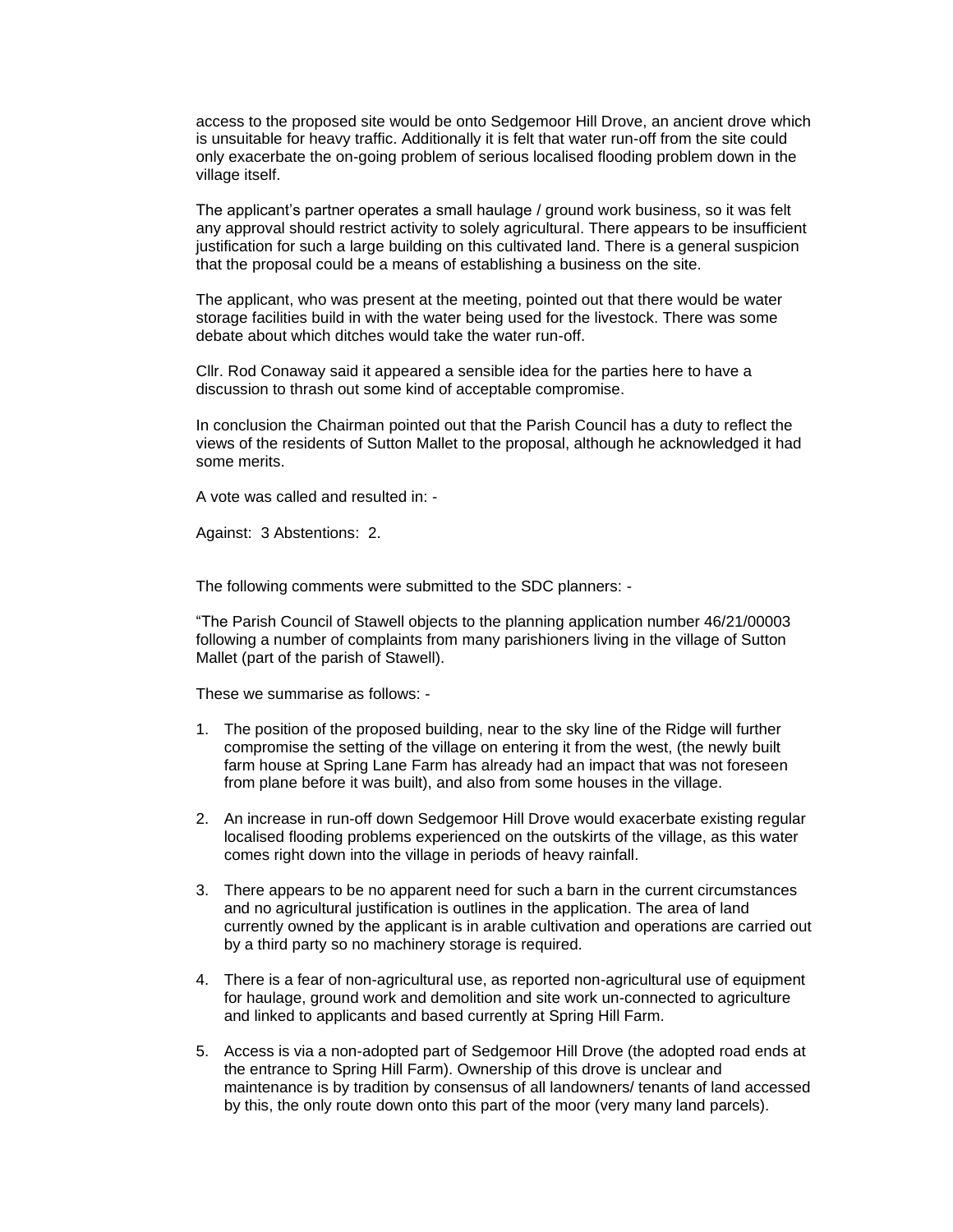Access to a farm standing would alter the nature of this drove and permission for such would cause many problems that could be difficult to resolve in the future. The plans submitted with the application show the drove as part of the development. The applicants have no ownership of this drove and it should not have been edged in red as part of the application.

We trust that you will take these comments into consideration in deciding on this application".

b. Parishioners' comments on: -

## **Application number: 45/21/00005. Applicant: Mr P Moate. Location: Ballwood View Farm, Moor Road, Sutton Mallet Bridgwater. Proposal: Application to determine if prior approval is required for a proposed erection of an agricultural building.**

The Chairman outlined the position here, saying that although not an active proposal at the moment (detailed plans are required to be submitted in due course), the Chairman said there were many objections throughout Sutton Mallet to the proposal.

The Clerk was asked to read out a letter from a parishioner who is particularly concerned about the increase in traffic to the small village which would result from this proposal. The property changed ownership on 1<sup>st</sup> July 2021 and the new owners have been telling local people that there are plans to convert the small farm to commercial livery stables, including stabling for multiple horses, a training ring etc. etc.- which would be let to numerous horse owners. Rumour has it that development is due to start soon and that materials are already on site. Other large scale buildings to facilitate a wedding/event venue for up to 150 people, he understands is also planned.

The letter states that SDC have confirmed that no application for change of use has been submitted (needed for equestrian use), and the parish council is asked if any planning enquiry or change of use proposal has been raised with any parish councillors.

Brian Lishman said he would reply to the letter.

## **1462. Correspondence.**

## **a. Somerset Waste Partnership.**

A letter has been received which says the recent problems in the collection of re cycling and rubbish has been due to a shortage of HGV drivers. They apologise and say they are striving to correct the problems.

## **b. Stronger Somerset.**

The Clerk reported that the District council leaders of the county have written to Robert Jenrick, Secretary of State, urging him to take account of the big majority of Somerset residents who voted heavily for their version of unitary authority in the county in his decision on the matter, which is expected next week.

### **1463. Matters of report and items for next meeting – None.**

#### **1464. Any other business and date of next meeting.**